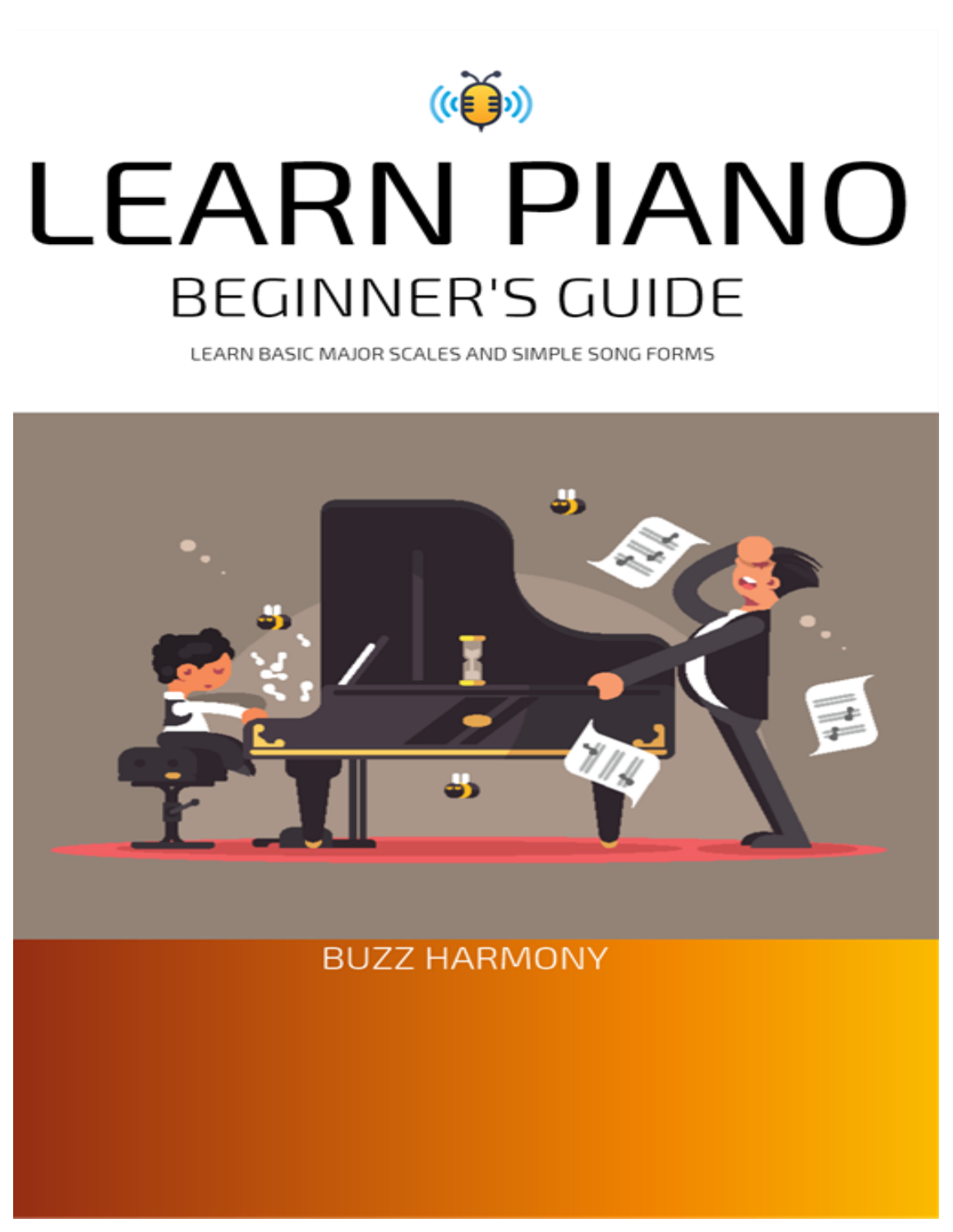Hello future pianist/keyboardist,

I always like to stress to all of my students that playing music is not nearly as difficult as it seems. It does not take a genius to be a good musician. You **can** learn to do amazing things with your hands. It just takes the desire/motivation to do so....and don't forget practice! "Practice makes perfect." Think about it, to excel at any profession/activity/hobby/sport/etc. it takes a lot of practice. For example, NFL Football stars practice like CRAZY every day of the week for **hours** to maintain their ability... **Good News!**This course does not require an insane amount of practice. By the end of this lesson you will have a good idea of how to: 1. Play notes on the Piano/Keyboard 2. Play a simple song or two 3. Play your 'major' scale in the Key of C 4. Determine which notes are which on a Piano/Keyboard!



## **Let's Get Started!**

This is a Piano/Keyboard with the NOTES written on each key. Let me break it down for you. There are ONLY 12 notes in existence and they repeat themselves over and over again in what we call 'Octaves.'

Pronounced (Octives). An Octave obviously refers to the number 8 (Oct.) Musical Notes are identified by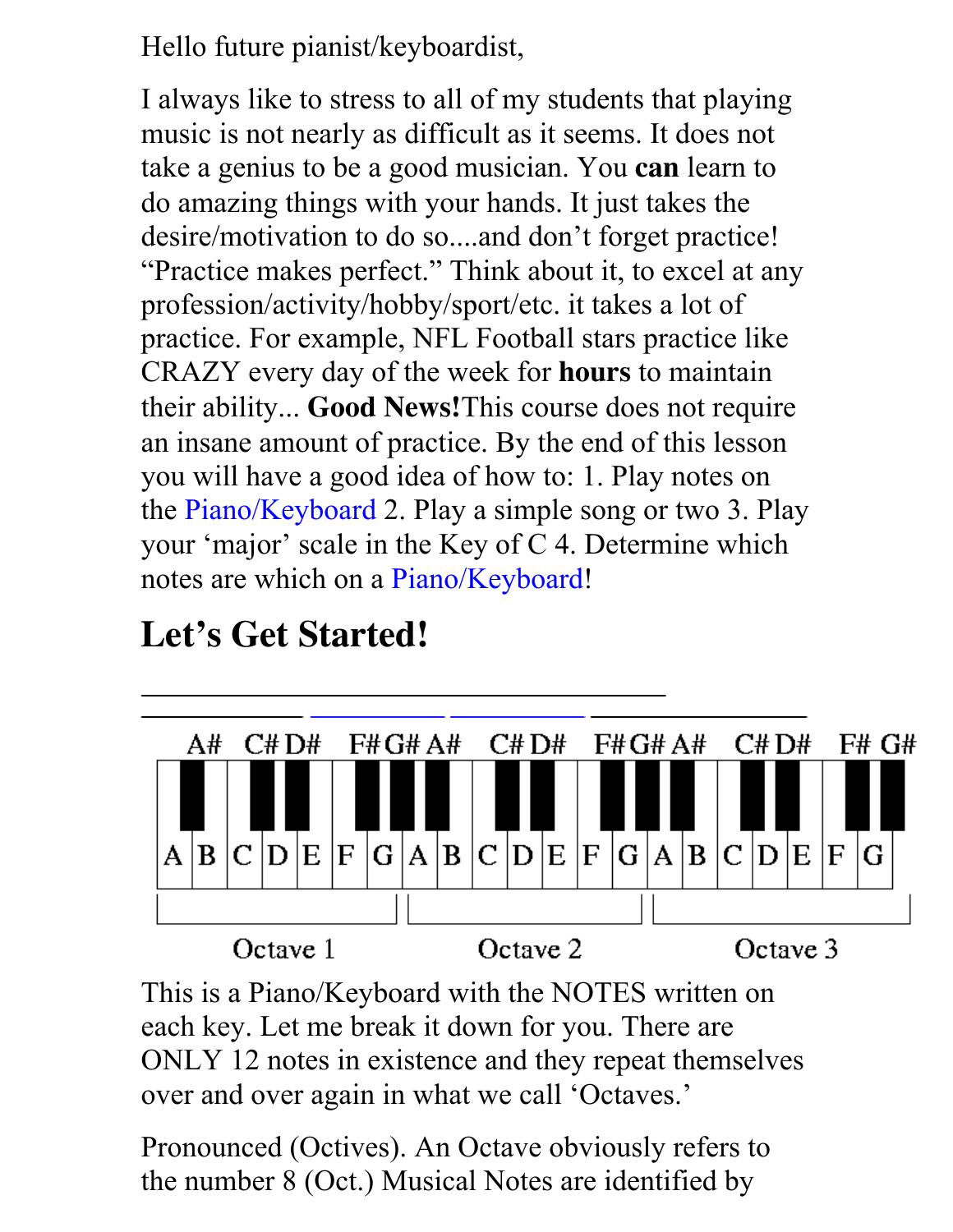letters of the alphabet. The letters in music are A, B, C, D, E, F, G. There is NO 'H'. After 'G' it simply starts over at 'A' again (see above). How can you have more than one 'A'? The TONE of the note sounds the same, but the 'pitch' is higher or lower. There are many 'A's' on the piano and many of the other letters as well. The lowest 'A' will sound extremely low like a Bass and will not be very distinguishable. The highest 'A' will sound very high pitched like a flute or piccolo. The best example of an Octave I can think of is in the song 'Happy Birthday.' The part in the middle where you sing "Happy BIRTH-day to so and so..." The word 'Happy' let's say is a 'C' note, the next word 'BIRTH' would also be a 'C' note but one octave above the 'C' that you sang for the word 'Happy'. It's a big stretch, a whole 8 notes! So it's 8 notes from 'A' to 'A' and 'C' to 'C' and so on. Thus, it's called an 'Octave'. **OK,** back to my original point. Did you realize what I said? There are ONLY 12 notes in existence! This makes music a lot easier than you though eh? EVERY SONG YOU'VE EVER HEARD WAS MADE UP OF A COMBINATION OF THESE 12 NOTES. No matter how complicated of a Mozart song it is, there are only 12 notes to choose from: A,  $A#$ , B, C, C#, D, D#, E, F, F#, G, G# and then back to  $'A$ .

The Black Keys are in sets of 2 and 3. I call them 'twins' and 'triplets'. At the beginning (the left) of the 'Twins' is the note 'C'. At the beginning of the 'triplets' is the note 'F'. The twins and triplets repeat themselves over and over again and the note at the beginning of them will always be the same. In front of every pair of twins will be 'C' ALWAYS. This will help you memorize which notes are which, without writing the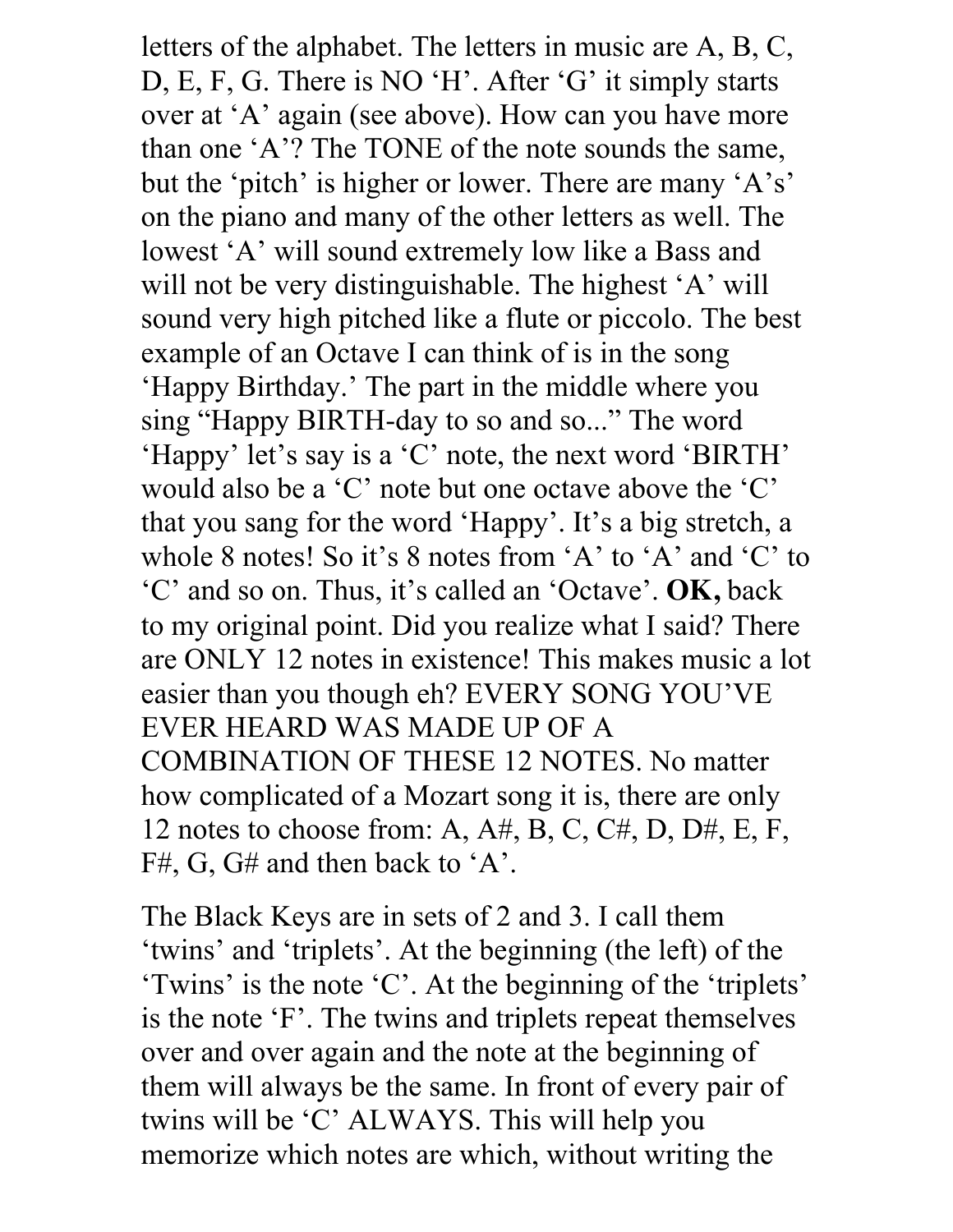notes on each key!

What do the '#' signs mean?! The  $#$  sign stands for "Sharp". So if you see 'A#' that means " 'A' Sharp."  $C#$  $=$  C sharp and so on. The Sharps  $(\# \text{'s})$  are the black keys. **The very next key to the RIGHT of any given key is the 'Sharp' of that note.**On the piano, the distance between any note to the very next note (whether the next note is a black key OR white) is called a 'half-step'. So from 'A' to 'A#' is a half step. From 'A#' to 'B' is also a half step. **NOW NOTICE 'B' and 'C'.** There are no sharps in between them but they are still considered a 'Half-Step'. This is very important to understand because a lot of people think that if you go a 'half-step' from one letter the next note will be that letter 'Sharp'. This is true for MOST notes except for 'B to C' and 'E to F'. If you look at the piano above you'll see that E goes right to F and they are both white keys and the same for B to C. These are

STILL HALF-STEPS. There is no 'B#' because 'B#' would just be called 'C'. An 'E#' would just be called 'F'. These are the TWO exceptions.

If you skip a half-step and go directly from let's say, 'A' to 'B', it is called a **Whole Step**. Remember those exceptions now! The difference from 'B' to 'C' is **NOT**  a whole step. Remember, from 'B' to 'C' is a HALF-STEP because they are right next to eachother. So from 'B' to 'C**#**' would be a WHOLE-STEP. Same goes for 'E' to 'F' (half step). From 'E' to 'F**#**' would be the WHOLE STEP. The reason why people make this mistake is because from every other white key to the next white key is a WHOLE STEP. (Because there is a black key in between which is the half step).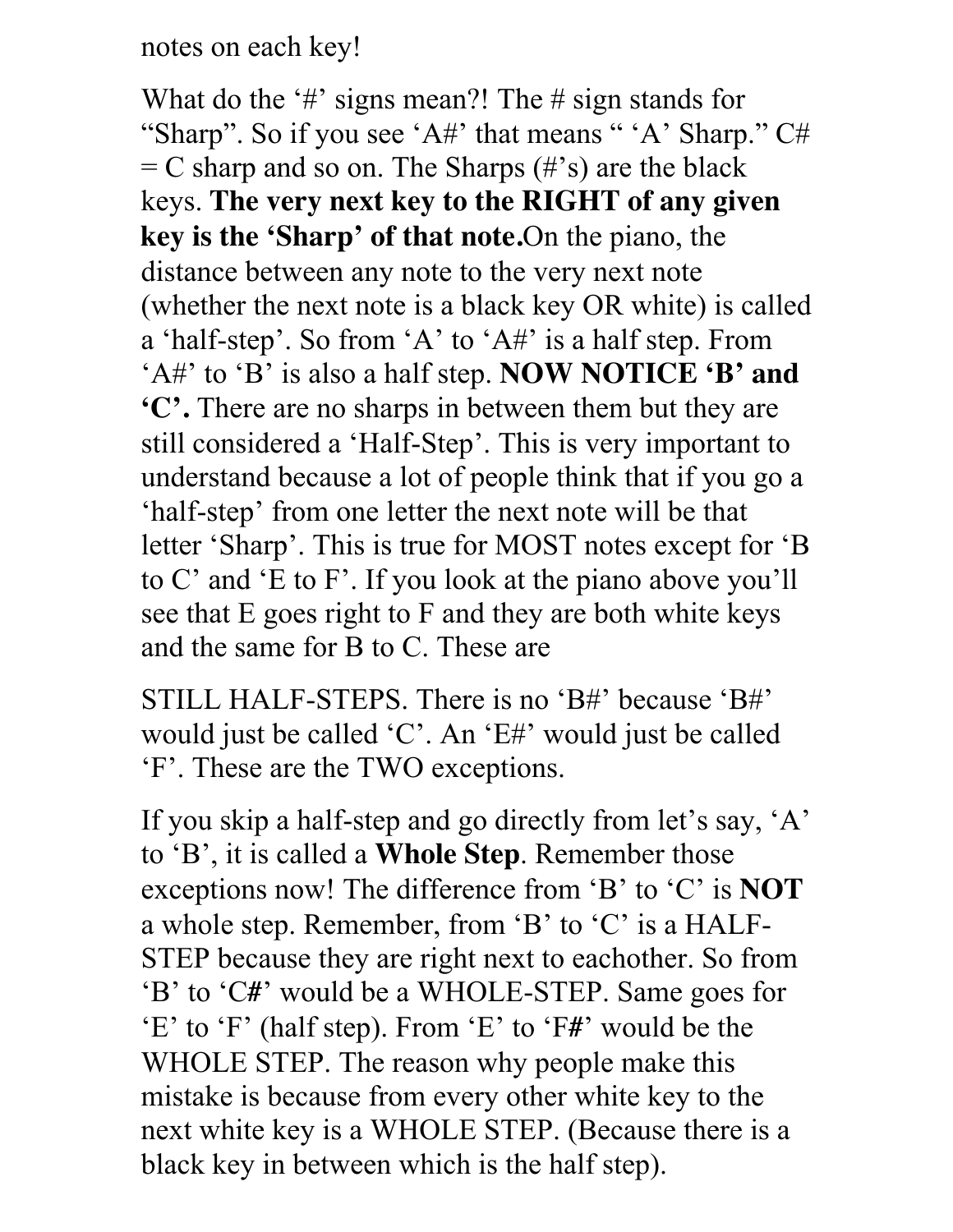## **LET'S LEARN THE 'C' MAJOR SCALE!**

This is a very important fundamental of music. This 'Scale' makes up the sounds 'Do-Re-Mi-Fa-So-La-Ti-Do.' It's called the 'Major Scale' and it is one of the MAIN modes of music. There are 'major' and 'minor'. The 'major' scale sounds more happy while the 'minor' scales sound sad.

Every song you've ever heard was either in a 'major' or 'minor' key.

OK so your RIGHT hand is numbered as follows...Your thumb is finger number 1, index finger is number 2 , middle finger is number 3, ring finger number 4, and pinky finger number 5. Your LEFT hand is the same. Thumb is finger number one, and so on.

They go opposite ways but the thumb is still number 1 and so on.

We are going to learn the scale with our RIGHT hand first. The right hand is the lead hand in the piano and plays the important lead melodies of a song. The left hand is an accompainiment and plays chords and bass lines.

So the 'C Major Scale' is as Follows:

## **C, D, E, F, G, A, B, C**

Moving from LEFT to RIGHT. Finger number One will play the first 'C'. Then finger number 2 plays 'D' followed by Finger #3 which plays 'E'. **NOW PAY ATTENTION:** On the FOURTH Note which is 'F', you will cross your thumb underneath your middle finger (finger #3) and play the 'F' with your THUMB!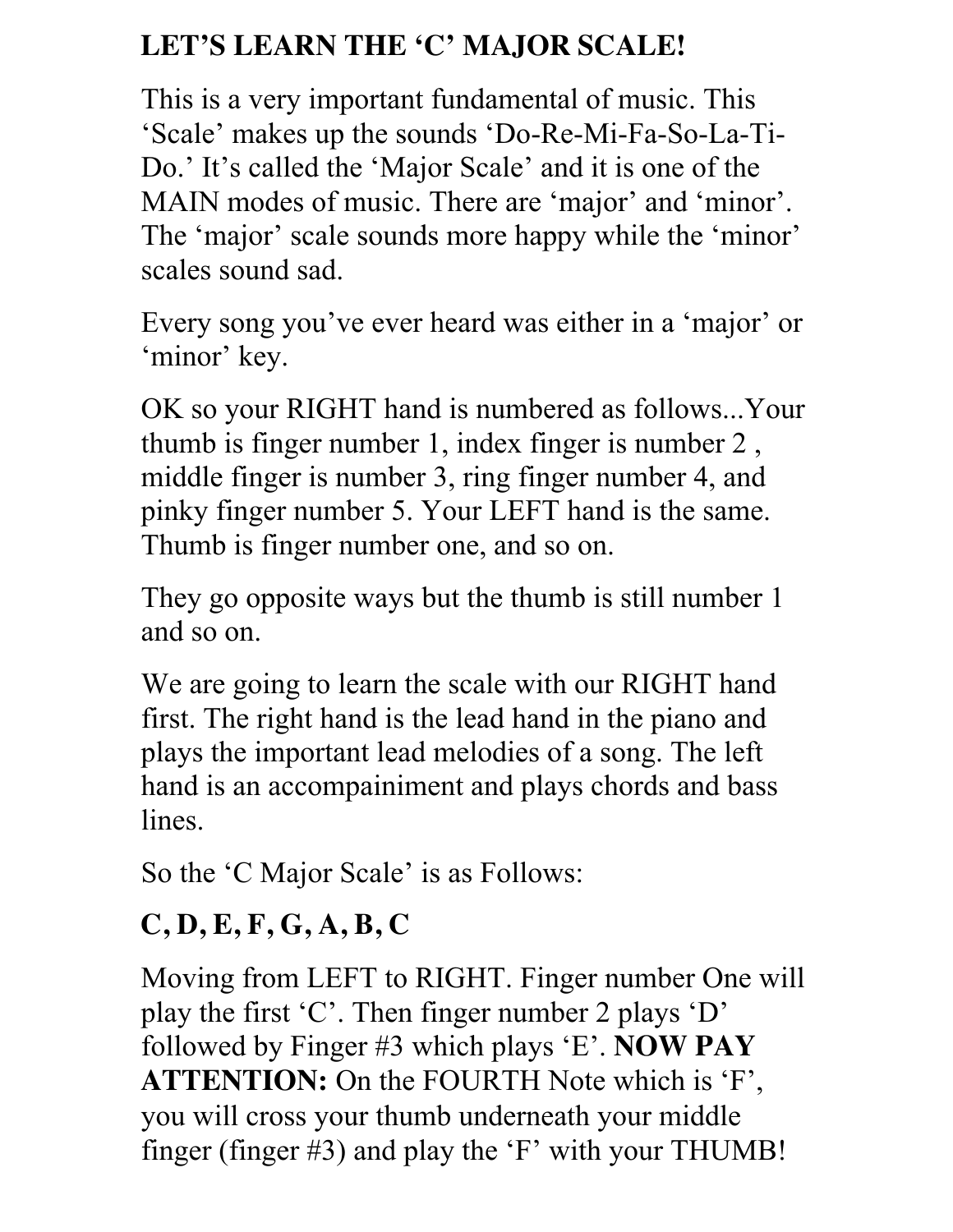This allows you to finish the rest of the scale with the rest of your hand. Fingers 1, 2, 3, 4, 5. So, in case this was confusing, the fingering for C. D. E, F, G,

A, B, C would be fingers: 1, 2, 3, 1, 2, 3, 4, 5. After the third note; 'E' you CROSS your thumb UNDERNEATH your middle finger (which is still on 'E') and play the next note to the right of 'E' which is 'F' with your Thumb.

Now, when you come back down the scale...(to the left) you play every note that you played on the way up the scale AND with the SAME fingers. So, the scale would be **C, D, E, F, G, A, B,** C, B, A, G, F, E, D, C. Fingers are: **1, 2, 3, 1, 2, 3, 4, 5**, 4, 3, 2, 1, 3, 2, 1.

The **Bold** letters and numbers are going 'up' the scale which is left to right. Then on the way back 'down' the scale, (not bold) it is right tgo left. 'Up' refers to UP IN PITCH. and 'Down' refers to DOWN IN PITCH. When you play notes from left to right you will always be going UP in pitch from a LOW sound all the way on the left, it gets higher and higher as you move to the right and all the way on the right is the HIGHEST pitched note. So thus, when you play to the right you are going 'up'.

The video that I included in this report will show you what the 'C Major Scale' looks and sounds like! I play it slow at first, then medium, then fast.

That's just the 'C' Major scale. There is a Major scale for EVERY key. There is an 'A Major Scale' a 'B Major Scale, even for the #'s. 'A# Major Scale, starts on a black key 'A#'). They ALL sound like 'Do-Re-Mi...' but they just start on a different pitch. **But don't worry,**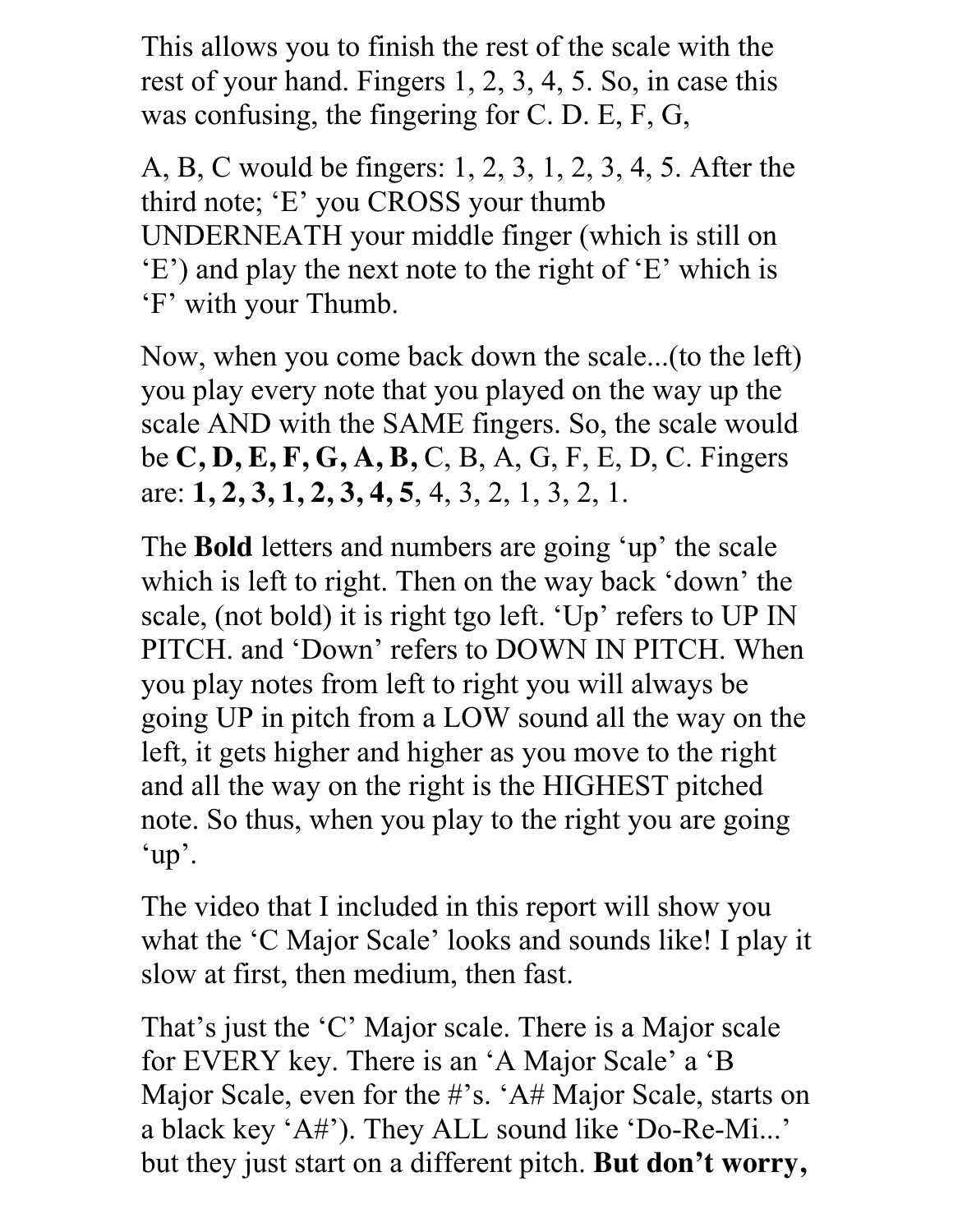**I HAVE A SECRET WEAPON!**Everyone loves the 'C Major Scale' because it is ALL white keys. Every other scale has a black key in it, whether it's one, two, three or more! Instead of memorizing EACH of the 12 Major Scales which would take a lot of time, you can use my **secret** formula that will allow you to play any major scale based on a pattern. Anything you can do in one spot on the piano, you can do Remember I talked about Whole Steps and Half Steps? Well, if you look at the 'C' major scale you can see that the pattern is as such: After the starting 'C', the next note is 'D'. The distance between these notes is a Whole Step.(because you skip over C# and go to D) Lets call a Whole Step 'W' and a Half Step 'H'. The pattern of the C Major scale is W, W, H, W, W, W, H. Pretty easy to remember if you see the pattern: two whole steps and then a half step followed by threee whole steps and a half step. **This holds true EVERY MAJOR SCALE!!! Whoa. That makes it A LOT EASIER. Let's test this out...The next Major Scale, the 'D Major Scale' would beD, E, F#, G, A, B, C#, D.This obeys the rule! After the first note 'D' it follows the pattern:** 

**W, W, H, W, W, W, H.** 

**D, E, F#, G, A, B, C#, D 1st W, W, H, W, W, W, H.** 

**The first note can not be a whole step or a half step because you need to be referring to the distcance between TWO notes to have a whole step or a half step.** 

Check out the video to see how the 'C Major Scale' looks and sounds!

This scale is so important because EVERY song that is